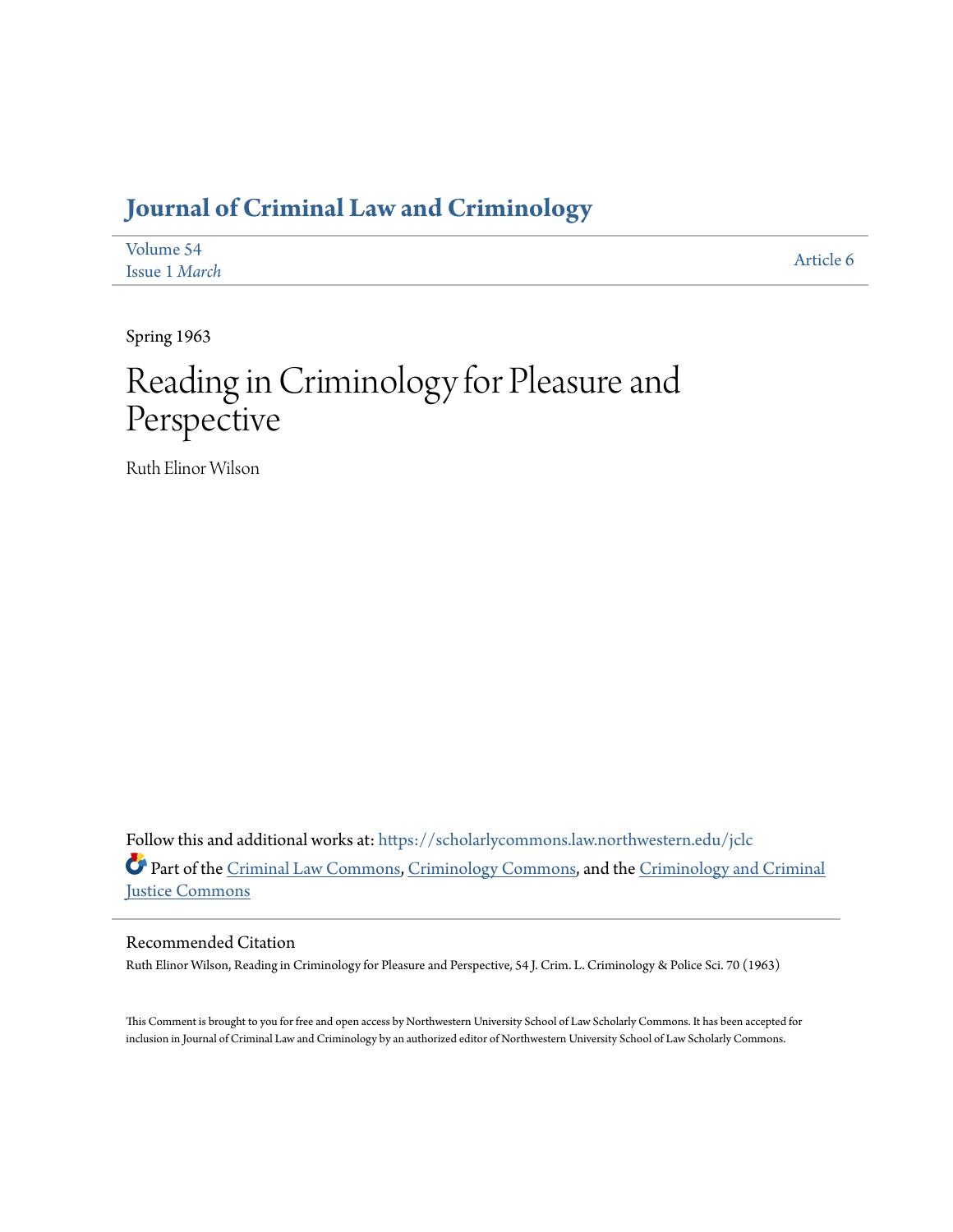### **READING IN CRIMINOLOGY FOR PLEASURE AND PERSPECTIVE**

#### RUTH ELINOR WILSON\*

A favorite story among students new to criminology points out that whereas in 1932 a man owning a bottle of whiskey was a criminal, and his brother in possession of a twenty-dollar gold piece was a respected citizen, a year later their positions were exactly reversed. This anecdote can be used to illustrate a much broader lesson from Beccaria, who said, "Whoever reads, with a philosophic eye, the history of nations, and their laws, will generally find that the ideas of virtue and vice, of a good and bad citizen, change with the revolution of the ages.... He will frequently observe, that the passions and vices of one age, are the foundations of the morality of the following."<sup>1</sup>

Unfortunately, while such an illustration is useful, one does not often find students who, after having heard it, search out and read Beccaria's "Essay on Crimes and Punishments," even though the failure to do so only increases their tendency to think of themselves as the first, the pioneer, criminologists. Their point of reference remains the 20th century; they do not see themselves as part of a timeless chain of effort to deal with a problem basic in humanity. They often cannot see, from the reading they have done up to the present, their own place in the history of reform, anti-punitiveness, and humanitarianism. Yet, when assignments are limited to textbooks which are mere surveys of these great movements, much of the color, idealism, and valor of the individual guiding-spirits of each age is lost, and so is the interest of the student.

printed by E. Hodson, Cross-Street, Hatton Garden, for J. Bone, No. 180, Comer of Fetter Lane, Fleet Street, London, 1801. Although in the past copies of Beccaria have not been easily available, the Bobbs-Merrill Co., Indianapolis, has announced it has a new edition in preparation (1962).

The tendency of modern university curricula toward over-specialization has brought another kind of isolation to students in professional schools, with the result that year by year, more and more groups of people are voluntarily splitting away from those with which they share no common interests. It is becoming more and more difficult for individuals and organizations to understand and appreciate the points of view of their fellows.

The fact remains, however, that students of criminology are working with bebavior and personality problems that cannot be studied apart from psychology, sociology, anthropology, and social welfare disciplines. Every person engaged in any phase whatever of law enforcement must be acquainted with motivations, behavior, needs, and achievements of large segments and crosssections of the population. He should know something of the development of standards and achievements in his own and other professions, something of the development of social and cultural patterns in this country, and of the same factors in parent countries in which our population had its source.

Obviously, students of criminology cannot be expected to pursue lengthy and difficult courses in each of the above fields. They are being trained for practical work in law enforcement, in correctional institutions, and in criminalistics laboratories, and at least two years of intensive upperdivision work are necessary to achieve even an adequate level ot proficiency. The first two years in college are usually given over to generalized subjects, but all too frequently these are merely a continuation of high-school studies. As with candidates in other professional schools, the majority of criminology students will have no great drive towards the arts and cannot be expected to have done much searching for stimulation through literature.

Nevertheless, it appears that some step should be taken to provide these young students with a broader background than they can now develop through technical courses. There is no better way than through literature related to their major field of interest. If young students are allowed to

The author received her A.B. in Criminology from the University of California (Berkeley) in 1950. She is the wife of Orlando W. Wilson, Superintendent of Police in Chicago. The current article results from Mrs. Wilson's observations of students who had never learned to read beyond their textbook assignments. Although such additional reading should be commonplace long before college, Mrs. Wilson believes that some com-**ISLAM AND A COLLEGE LEVEL.**<br> **I BECCARIA, AN ESSAY ON CRIMES AND PUNISHMENTS**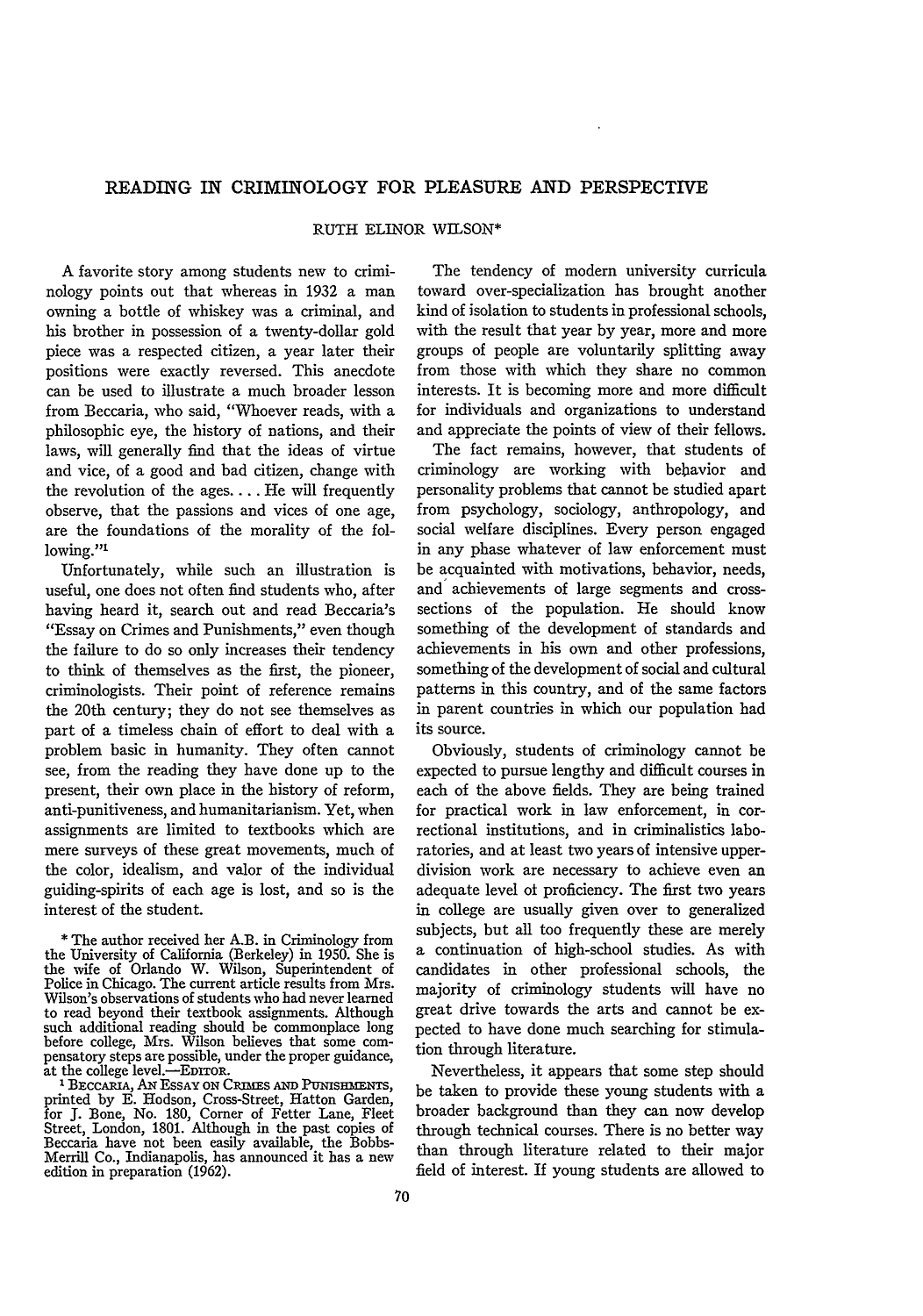graduate without the enriching experience of acquaintance with the literature illustrative of their subject, the loss will reflect itself in intolerance and a narrowness of associative ideas which will inevitably affect the individual himself, as well as the community and the nation.

There are two possible ways of meeting the problem at the college or university level. One is to organize a "great books" course, for which the student would read in their entirety those works that deal more or less directly with the universal problems of criminality and the methods of its treatment. (Dostoyevsky's *Crime and Plnishment* and Victor Hugo's *Les Miserables* come to mind immediately-there are many others.) There are several drawbacks to such a plan, one being that many students whose interest in literature is negligible will simply rebel when faced with assignments of thousands of pages of unfamiliar and, they fear, difficult reading. **After** all, one does not develop a liking for the work of any author if one feels there is pressure to do so; its appeal must come as one's own discovery. Also, since the aim of such a course is to strengthen his ethical sense as well as to provide him pleasure, it would be deplorable to place a criminology student in a situation which might tempt him to use another's book review!

The second plan is to relate specific readings to specific courses. Sometimes this reading consists merely of certain chapters from famous books. For example, students in the detection of deception can be referred to *Crime and Punishment* for one of the most beautiful descriptions in literature of the interplay between the psychological processes of suspect and interrogator. These passages abound with such observations as these of the detective, Porfiry:

"But you must observe this, my dear Rodion Romanovitch, the general case, the case for which all legal forms and rules are intended, for which they are calculated and laid down in books, does not exist at all, for the reason that every case, every crime for instance, so soon as it actually occurs, at once becomes a thoroughly special case and sometimes a case unlike any that's gone before. Very comic cases of that sort sometimes occur. If I leave one man quite alone, if I don't touch him and don't worry him, but let him know or at least suspect every moment that I know all about it and am watching him day and night, and if he is in contin-

ual suspicion and terror, he'll be bound to lose his head: He'll come of himself, or maybe do something which will make it as plain as twice two are four-it's delightful. It may be so with a simple peasant but with one of our sort, an intelligent man cultivated on a certain side, it's a dead certainty! ... Through a law of nature he can't escape me if he had anywhere to go. Have you seen a butterfly around a candle? That's how he will keep circling and circling around me. Freedom will lose its attractions. He'll begin to brood, he'll weave a tangle around himself, he'll worry himself to death! What's more he will provide me with a mathematical proof, if only I give him a long enough interval **...** and he'll keep circling round me, getting nearer and nearer and then-flop! He'll fly straight into my mouth and I'll swallow him, and that will be very amusing .... You don't believe me?"2

The virtue of such reading lies in the fact that once having read a few absorbing chapters, the student is apt to want to know more, and he may very well find that he cannot wait to read the entire novel. At the same time, he has learned a great deal about the reaction of the intelligent, introspective, rationalizing, and "cold-blooded" murderer when faced by an interrogator of the same caliber, and he has been taught some universal principles of interrogation.

Similarly, the professor who must convey the fallacies of early penal systems to a large class of potential administrators and officers may find that it is not enough to assign the relevant chapters in, let us say, Barnes' and Teeters' *New Horizons in Criminology.3* This text-book is popular, it is well illustrated and very readable, but precisely because it covers so much ground it is apt to give the young student a falie impression that he knows "all about" the background of present day correctional philosophy. The book should be a starting point, but very few students seem to make use of its fine bibliography as a guide to leisure-time reading. Such outside readings can give significant meaning to surveys of any social progression, and the failure to use them collaterally can lead to such misunderstandings as the following: The older editions of Barnes' and Teeters' book refer fleetingly to Charles Dickens'

<sup>&</sup>lt;sup>2</sup> DOSTOYEVSKY, CRIME AND PUNISHMENT (Modern Library). **3** BAR.NEs & TEETERS, NEW HORIZONs **IN** CRIMNOL-

**ooY** (3d rev. ed. 1960).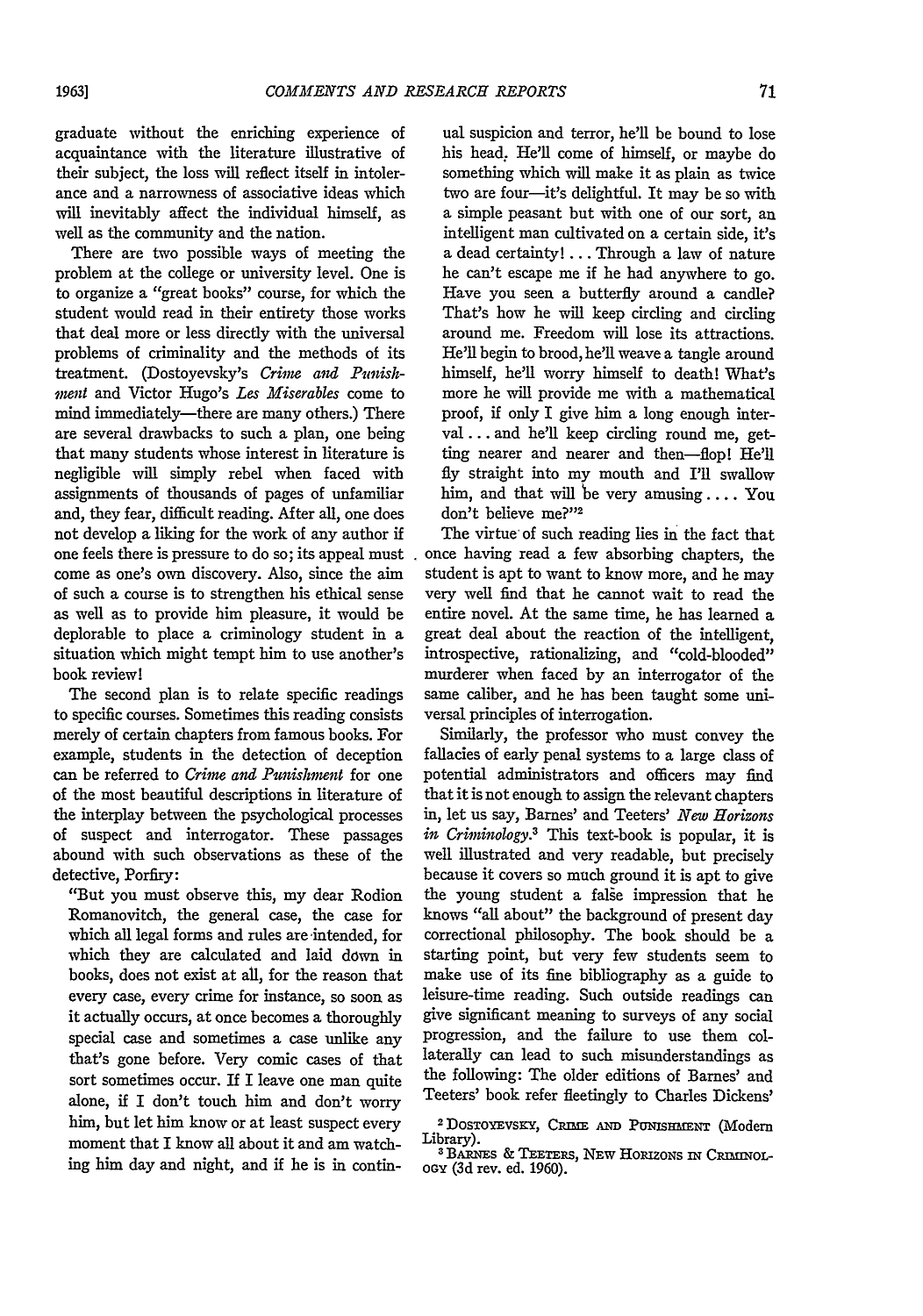attitude toward the Eastern Pennsylvania Penitentiary and describe it as being expressed in "vitriolic and terrible" terms, in his book *American Notes.4* Now, "vitriolic" and "terrible" can mean different things to different people, and by themselves they probably conjure up in the reader's mind an event or a reaction referring to himself. How much more powerful (and how much more lasting the impression) is this:

"In the outskirts, stands a great prison, called the Eastern Penitentiary: conducted on a plan peculiar to the state of Pennsylvania. The system here is rigid, strict, and hopeless *solitary confinement*. I believe it, in its effects, to be cruel and wrong. In its intention, I am well convinced that it is kind, humane, and meant for reformation; but I am persuaded that those who devised this system of Prison Discipline, and those benevolent gentlemen who carry it into execution, do not know what they are doing. I believe that very few men are capable of estimating the immense amount of torture and agony which this dreadful punishment, prolonged for years, inflicts upon the sufferers; and in guessing at it myself, and in reasoning from what I have seen written upon their faces, and what to my certain knowledge they feel within, I am only the more convinced that there is a depth of terrible endurance in it which none but the sufferers themselves can fathom, and which no man has a right to inflict upon his fellow creatures. I hold this slow and daily tampering with the mysteries of the brain, to be immeasurably worse than any torture of the body; and because its ghastly signs and tokens are not so palpable to the eye and sense of touch as scars upon the flesh; because its wounds are not upon the surface, and it extorts few cries that human ears can hear; therefore I the more denounce it, as a secret punishment which slumbering humanity is not roused up to stay."

Dickens follows this introduction with several case histories and an analysis of the dangers inherent in such extreme punishment, and he concludes with a plea for "abandoning a mode of punishment attended by so little hope or promise, and fraught, beyond dispute, with such a host of evils." If the student will then go back and read the whole of this short study of social conditions

4 DIcKENs, PIcTURES FROM ITALY **AND** AmERIcAN NOTES 283 (1867).

in the United' States of a hundred years ago, he may find that he has gained an entirely new insight into regional methods of dealing with crime, as well as into attitudes in America which proved to be the forerunners of present-day "whitecollar" crime. (See, for example, the comments in Chapter 18 on "smart" dealing.) He will also find, incidentally, that the traditional resentment of Americans towards Dickens' description of our ways is not without justification. Dickens saw much of good here and took pains to praise the "progressiveness" of many of our institutions, but his mastery of vivid, detailed, and realistic pictures of coarseness and rude manners has helped to obscure his more objective observations.

Granted that *American Notes* may not belong in the category of great literature, it may still prove to be the student's introduction to some of Dickens' works that have become classics. Each of his novels vividly portrays some social condition of his time that related to problems of criminality in greater or lesser degree, and many of them are fervent pleas for improvement in diagnosis and treatment of delinquency of both children and adults. His ideas in many instances are as practical and applicable today as in the last century. Much can be learned about the man himself and of his contributions to criminology by reading such a book as *The Heart of Charles Dickens*,<sup>5</sup> a collection of his letters. Included are several describing a sincere and heart-warming effort to apply the mark system of MacConochie to the rehabilitation of "fallen women." Dickens understood the difficulties of such a plan, and his letters reveal a sense of realism mingled with humanitarian idealism that would do credit to the most progressive prison administrator today.

One might also refer to the writing of Sydney Smith (one biographer calls him "The Smith of Smiths"),<sup>6</sup> another of the early 19th century reformers whose work helped to achieve greater changes in the administration of justice in England than had ever taken place in one generation before. Smith has been accused of favoring harsh and cruel punishments, such as the treadmill, in prison discipline. Yet, it is impossible to read any of the Reverend Smith's articles on criminal justice without becoming aware of his very genuine concern for the individual prisoner, and of his

<sup>5</sup> EDGAR JOHNSON, THE HEART OF CHARLES DICKENS (1952).

**(1952). 6 PEARSON, THm SmTH** OF SmITms (1934).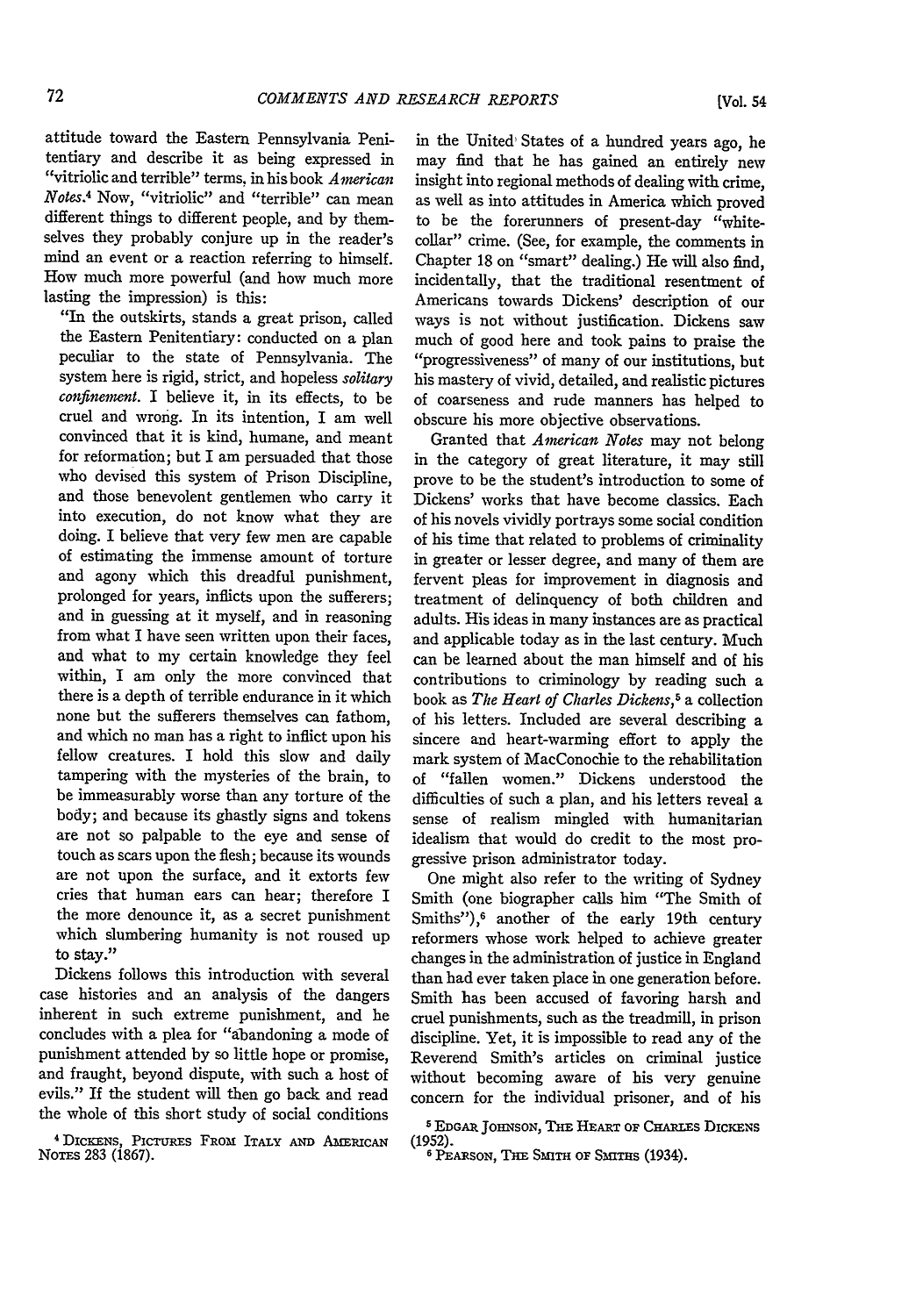determination to correct the evils of English penal institutions. He writes movingly and powerfully: "Alarmists such as we have described have no particular wish that prisons should be dirty, gaolers cruel, or prisoners wretched; they care little about such matters either way; but all their malice and meanness is called up into action when they see secrets brought to light and abuses giving way before the diffusion of intelligence and the aroused feelings of justice and compassion. As for us, we have neither love of change nor fear of it, but a love of what is just and wise, as far as we are able to find it out."7 He spares the feelings of no one who through his carelessness or thoughtlessness may have contributed to a shameful situation in the handling of criminals.

Under the plan of related specific readings, the professor of criminology will have available an almost endless list of intriguing short stories and novels. He can begin with Poe and Wilkie Collins, for example, or he can go back to the 18th century for his material and ask his students to read *Torn Jones,* **by** Henry Fielding. This early novel of conflict with its melodramatic resolution ha charmed thousands of readers for 200 years. It can be read for pure surface enjoyment of ribald humour and satire and almost fantastically involved plot, or it may be read as a commentary on conditions in England, both political and socioreligious, which brought about the strong reaction of 19th century Victorianism.

If the professor wishes to lead his students gently to this assignment, he may find it helpful to stimulate their interest in the period **by** introducing them to the famous Beau Nash of Bath. Nash is the classic example of the "born gambler" and his "Dissuasive Against Gaming" written in his old age, is certainly one which should be known to students of law enforcement in this era. Beau Nash had seen every side of gambling and had known both its triumphs and humiliations, and his conclusions were these:

"Thus gaming is the source of poverty, and still worse, the parent of infamy and vice. It is an inlet to debauchery, for the money thus acquired is but little valued. Every gamester is a rake, and his morals worse than his mystery. It is his interest to be exemplary in every scene of debauchery, his prey is to be courted with every guilty pleasure; but these are to be changed, repeated and embellished in order to employ his imagination, while his reason is kept asleep **....** And when a man has parted with his money like a fool, he generally sends his conscience after it like a villain, and the nearer he is to the brink of destruction, the fonder does he grow of ruin."<sup>s</sup>

Nash was a contemporary of Ralph Allen, who became the model for Fielding's Squire Allworthy of Tom Jones, and who was as stable and wholesome in his behavior as Nash was erratic. Fielding's acquaintance with them both helped him to portray the status of gambler and victim vividly and dramatically. If the student also knows something of their lives before reading the novel, his appreciation of Fielding will be enhanced. More than that, he will begin to see the need for the creation **by** Fielding of the Bow Street Magistrates and the Runners; he will see that in the midst of chaotic social conditions there are always men of vision who work steadfastly and with devotion to improve the lot of individuals and the society within which they function.

In passing, one might mention such men as William Blake, whose beautiful short poem, "The Little Black Boy" (1789) could surely be read with profit in a class concerned with race relations. **A** reading such as this takes no more than two or three minutes, but its value in orienting young students to the past is incalculable. Whole new worlds of insight may open through emotional experiences such as reading poetry, but at the very least the student is made alert to the fact that his own reaction, whatever it may be, to minority groups is not new, and that guilt and conflict and compassion are not limited to the present.

It is impossible to list all the dozens of books from which one may choose in carrying out such a plan as has been outlined. What is important is not *the* book-what is important is that they be books of lasting value and that these lead the student to still others. Beccaria himself summed up their value:

"Hence we see the use of printing, which alone makes the public, and not a few individuals, the guardians and defenders of the laws. It is

**<sup>8</sup>**SirwEzL, BATH 95 (London 1932).

<sup>&</sup>lt;sup>7</sup> BULLETT, SYDNEY SMITH (London 1951). This book includes Smith's essay on *Prisons and Prisoner's Counsel,* from which the quotation was taken, as well as *Spring Guns and Man Traps, The Suppression of Vice,* Spring Guns and Man Traps, The Suppression of Vice, and several others equally pertinent.